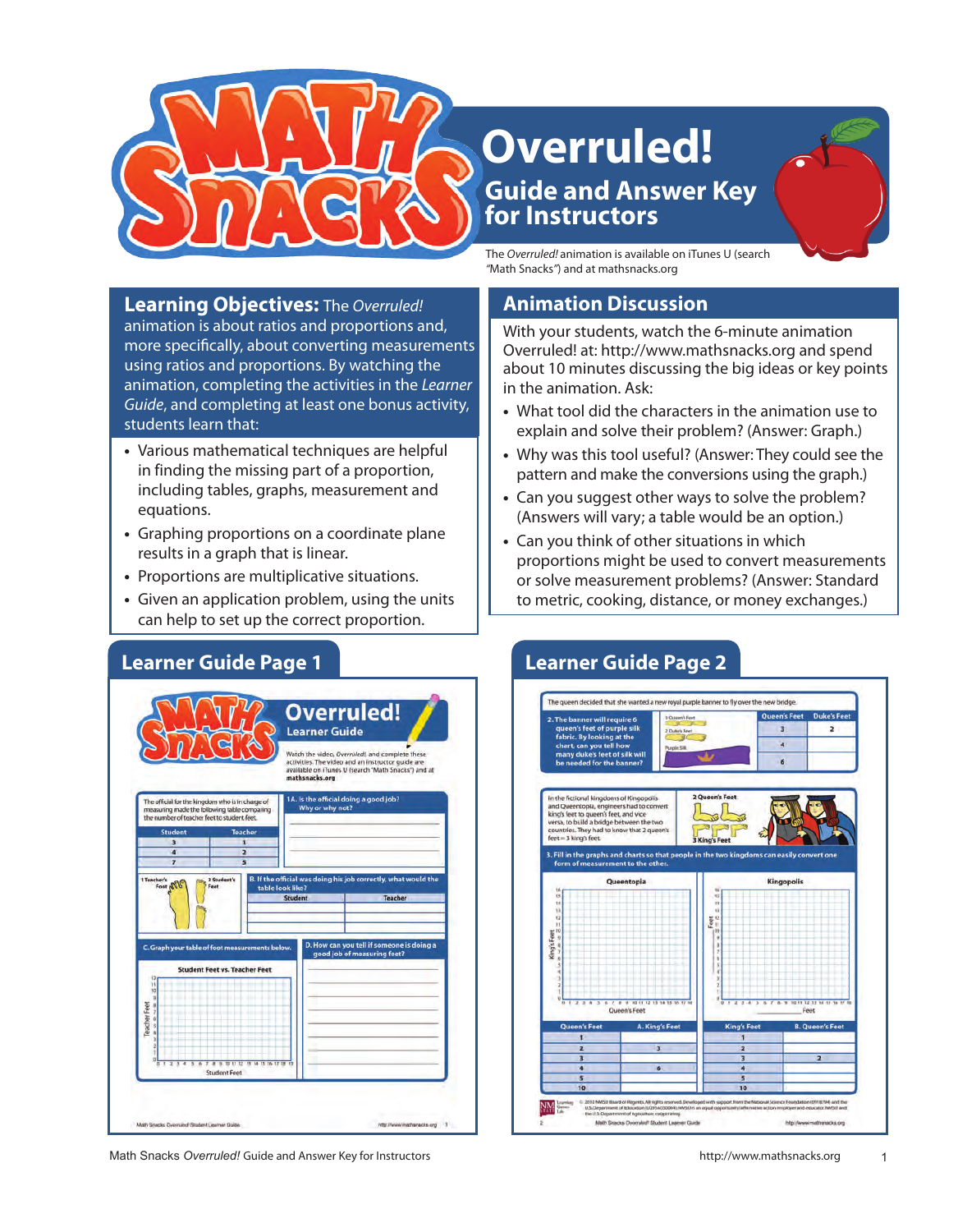Proportion, convert, measurement, ordered pairs, plot, graph, line, units

### **Bonus Activities**

Select one or more of these activities to do with your students after they have completed the *Learner Guide*.

- **1.** Everyone is happy that the bridge will be built. However, the hot dog vendor is frustrated that the hot dogs are 1 king's foot long while the buns are 1 queen's foot long. Ask students to draw a picture of one of the hot dogs in its bun.
- **2.** Ask students to imagine that hands instead of feet were used as measurements in the two countries, and a king's hand is 2  $\frac{1}{2}$  times as long as a queen's hand. Ask them to make graphs or charts so that the citizens can easily make the conversion from king's hands to queen's hands.

| King | Queen |
|------|-------|
| 2.5  |       |
| 5    | 2     |
| 7.5  | ੨     |
| 10   |       |

**3.** Ask students to assume roles of various citizen-workers in either Queentopia or Kingopolis. Ask them to think of a measurement problem that came up during the course of work and write a story about it and how they solved it.

(Note: For example, a tiler laying tile in the queen's royal hall finds that she has taken the floor area measurement in queen's feet, but the tiles are coming from Kingopolis and they are measured in king's feet. Did she order too many or too few tiles, and how does she solve the problem?)

### **4.** MEASURE IT.

- Have students select 3-4 things in the classroom to measure.
- **•**  Pass out 3 in. by 5 in. cards.
- Have some groups draw a foot that is 3 in. long (the short side).
- Have some groups draw a foot that is 5 in. long (the long side).
- **•**  Have students measure the items using these feet.
- **•**  Create a table of data using these measurements.
- Using the table data, have the students figure out the ratio of the short feet to the long feet. (Answer: 3 by 5.)
- **•**  Discuss with the students the importance of having a standard unit of measurement, including metric and standard measurement systems.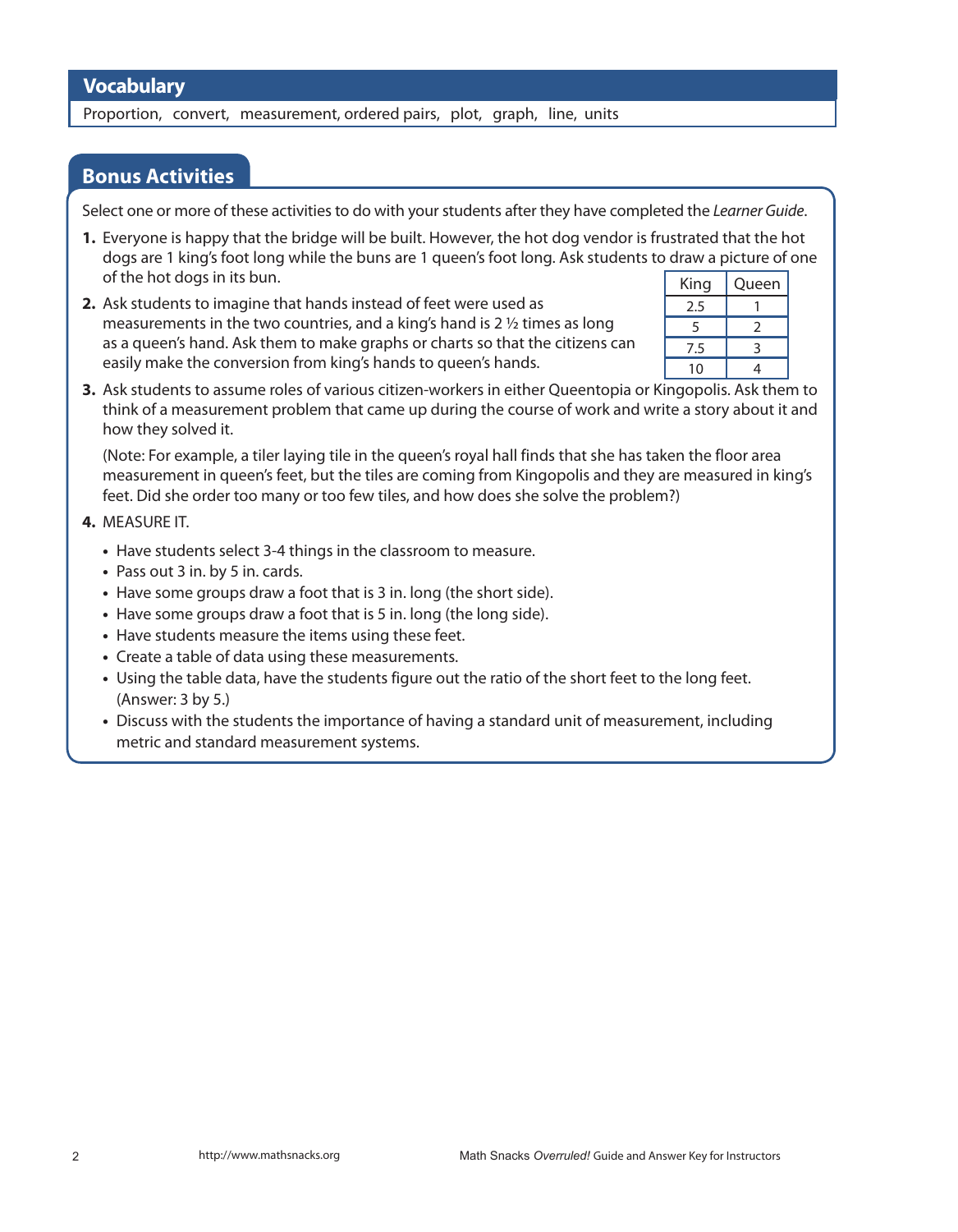### **Page 1** Answer Key

| 1. The official for the kingdom who is in charge of                                                                              | <b>Student</b> | <b>Teacher</b> |
|----------------------------------------------------------------------------------------------------------------------------------|----------------|----------------|
| measuring made the following table comparing<br>the number of teacher feet to student feet.<br>1 teacher foot $=$ 2 student feet |                |                |
|                                                                                                                                  |                |                |
|                                                                                                                                  |                |                |

### **a. Is the official doing a good job? Why or why not?**

*Answer: No he is not, because… [answers will vary but should relate to the fact that the given proportion 1:2 does not match the proportions given in the left table.]*

### **b. If the official were doing his job correctly, what would the table look like?**

| 1 teacher foot $=$ 2 student feet |         |                                                                     |
|-----------------------------------|---------|---------------------------------------------------------------------|
| <b>Student</b>                    | Teacher |                                                                     |
|                                   |         | Note: These are sample answers – any answer reflecting a proportion |
|                                   |         | of 1:2 would be acceptable.                                         |
|                                   |         |                                                                     |
|                                   |         |                                                                     |

### **c. Graph your table of foot measurements below. Student Feet vs. Teacher Feet.**

**The points plotted should represent a pattern that looks like the line y = 2x and should match the table of values in part B.**

**Student Feet vs. Teacher Feet**



### **d. How can you tell if someone is doing a good job of measuring feet?**

*Note: Converting 4 queen's feet to duke's feet may be difficult for younger students. There are multiple ways to do this. Students can set up a ratio problem and solve it, students can draw a picture, or students may come up with a new way to make this calculation. If they are confused, it may be valuable to do this in small groups or as a whole class.*

*Answers will vary, but should include some discussion about proportional relationships.*

| 2. The queen decided that she wanted a new royal purple banner<br>to fly over the new bridge.                                                                         | <b>Queen's Feet</b> | <b>Duke's Feet</b> |
|-----------------------------------------------------------------------------------------------------------------------------------------------------------------------|---------------------|--------------------|
| The banner will require 6 queen's feet of purple silk fabric. By<br>looking at the chart, can you tell how many duke's feet of silk<br>will be needed for the banner? |                     |                    |
|                                                                                                                                                                       | 4                   | 8/3, 22/3, 2.66    |
| 3 queen's feet $= 2$ duke's feet                                                                                                                                      | h                   | 4                  |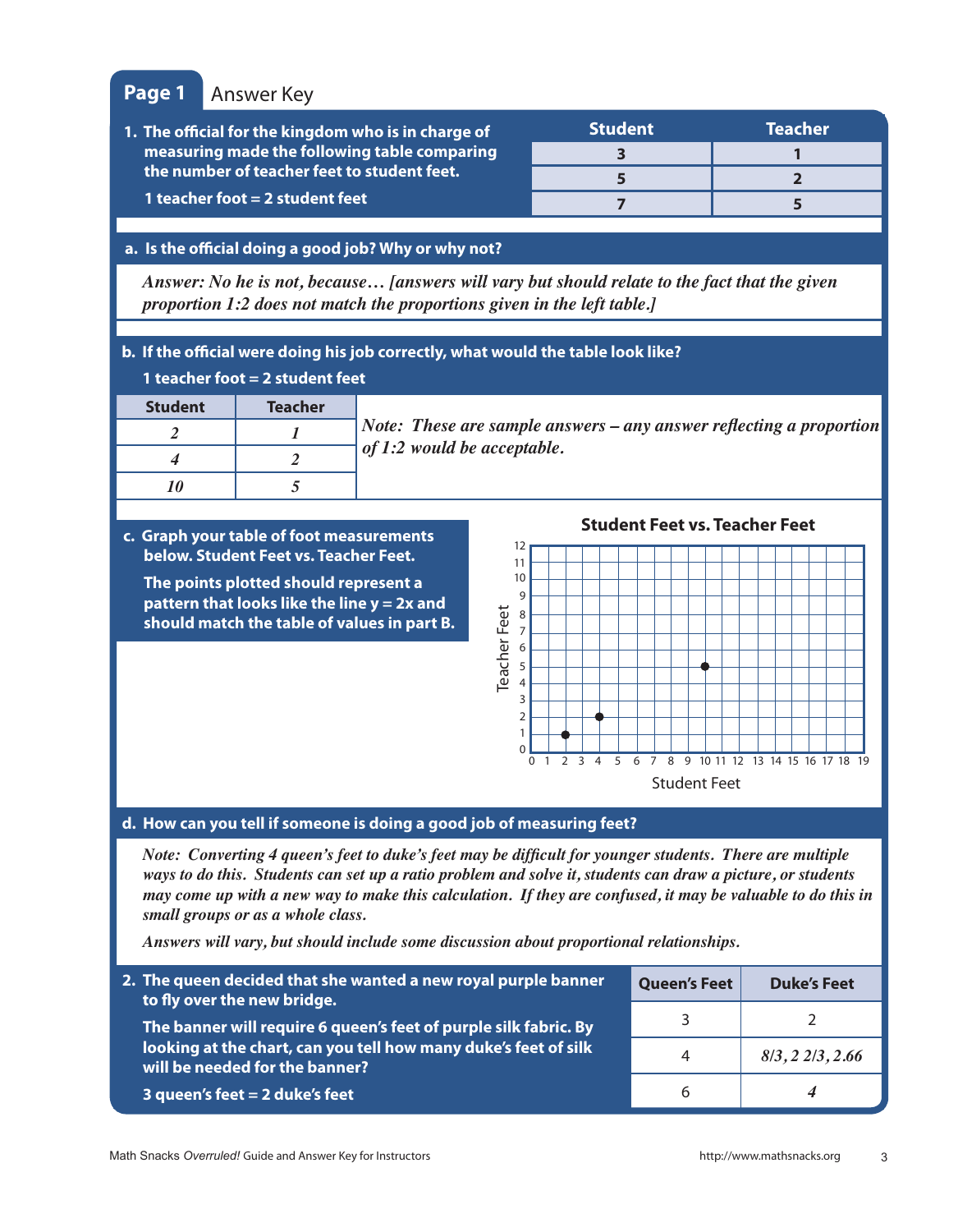# **Page 2** Answer Key

**3. In the fictional kingdoms of Kingopolis and Queentopia, engineers had to convert king's feet to queen's feet, and vice versa, to build a bridge between the two countries. They had to know that 2 queen's feet = 3 king's feet.**

**Fill in the graphs and charts so that people in the two kingdoms can easily convert one form of measurement to the other.**

*Note: Converting from king's feet to queen's feet may be difficult for younger students. There are multiple ways to do this. Students can set up a ratio problem and solve it, students can draw a picture, students can use addition by adding 2/3 repeatedly, or students may come up with a new way to make this calculation. If they are confused, it may be valuable to do this in small groups or as a whole class.* 





© 2012, NMSU Board of Regents. NMSU is an equal opportunity/affirmative action employer and educator. "Math Snacks" materials were developed with support from the National Science Foundation (0918794). Any opinions, findings, and conclusions or recommendations expressed in this material are those of the author(s) and do not necessarily reflect the views of the National Science Foundation.